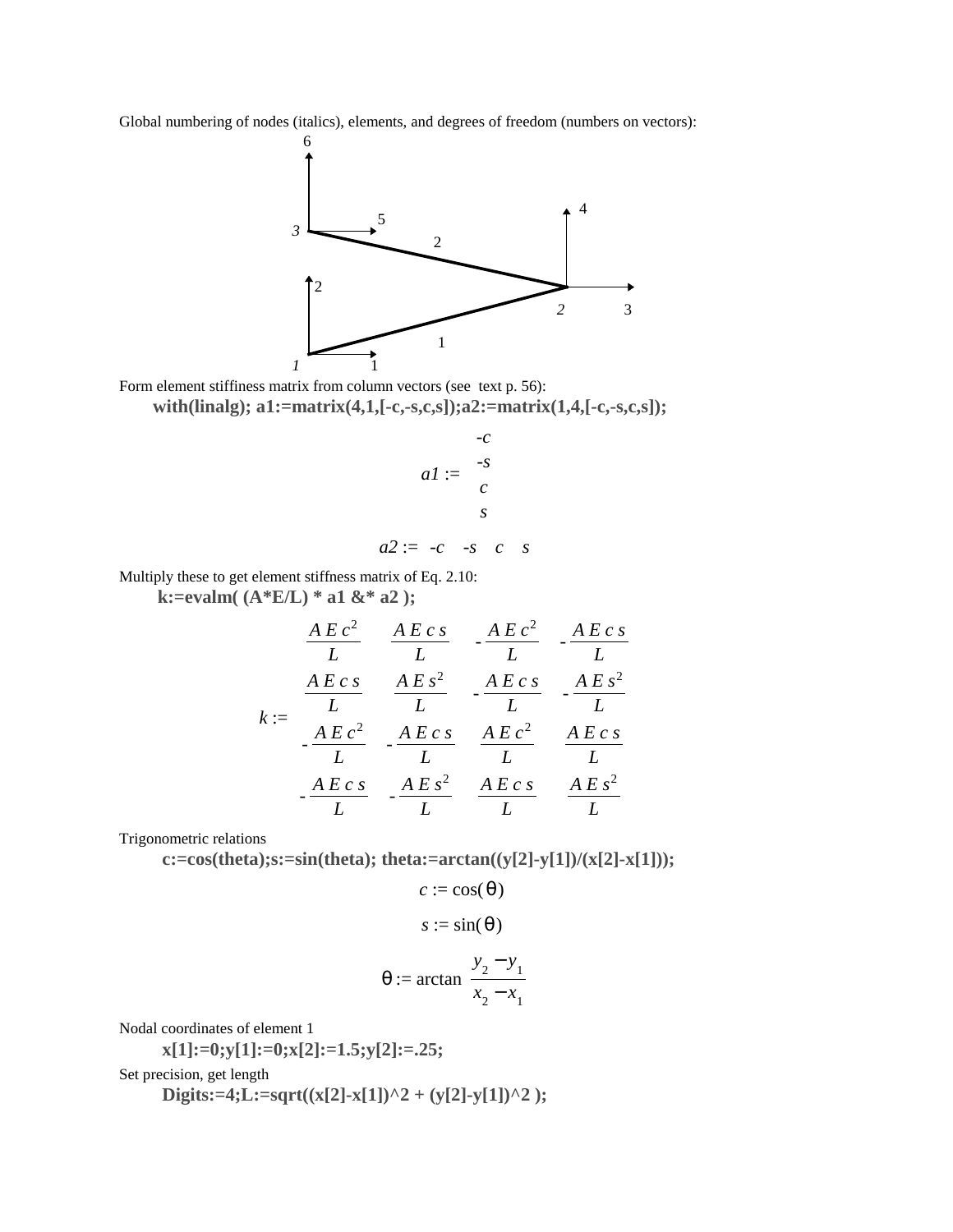$L := 1.521$ 

Define area and modulus (unprotecting E this way is dangerous)  **A:=3.142e-4;unprotect(E);E:=210e9;**

 $A := .0003142$ 

$$
E := .210 \; 10^{12}
$$

Evaluate stiffness matrix, save as k1

 **k1:=map(eval,k);**

$$
kl := \begin{bmatrix} .4221 \ 10^8 & .7035 \ 10^7 & .1173 \ 10^7 & -.7035 \ 10^7 & .1173 \ 10^7 & -.7035 \ 10^7 & .1173 \ 10^8 & -.7035 \ 10^9 & .7035 \ 10^9 & .7035 \ 10^7 & .1173 \ 10^9 & .7035 \ 10^7 & .1173 \ 10^7 & .7035 \ 10^7 & .1173 \ 10^7 & .7035 \ 10^7 & .1173 \ 10^7 \end{bmatrix}
$$

Redefine nodal coordinates, for element 2

 **x[1]:=1.5;y[1]:=.25;x[2]:=0;y[2]:=.5;**

Reevaluate stiffness matrix, save as k2

 **k2:=map(eval,k);**

| $k2 := \begin{bmatrix} .4221 & 10^8 & -.7035 & 10^7 & -.4221 & 10^8 & .7035 & 10^7 \\ -.7035 & 10^7 & .1173 & 10^7 & .7035 & 10^7 & -.1173 & 10^7 \\ -.4221 & 10^8 & .7035 & 10^7 & .4221 & 10^8 & -.7035 & 10^7 \\ .7035 & 10^7 & -.1173 & 10^7 & -.7035 & 10^7 & .1173 & 10^7 \end{bmatrix}$ |  |  |
|------------------------------------------------------------------------------------------------------------------------------------------------------------------------------------------------------------------------------------------------------------------------------------------------|--|--|
|                                                                                                                                                                                                                                                                                                |  |  |
|                                                                                                                                                                                                                                                                                                |  |  |
|                                                                                                                                                                                                                                                                                                |  |  |

Define global stiffness matrix

 **K:=matrix( 6,6,[ [ k1[1,1], k1[1,2], k1[1,3], k1[1,4], 0, 0 ], [ k1[2,1], k1[2,2], k1[2,3], k1[2,4], 0, 0 ], [ k1[3,1], k1[3,2], k1[3,3]+k2[1,1], k1[3,4]+k2[1,2], k2[1,3], k2[1,4] ], [ k1[4,1], k1[4,2], k1[4,3]+k2[2,1], k1[4,4]+k2[2,2], k2[2,3], k2[2,4] ], [ 0, 0, k2[3,1], k2[3,2], k2[3,3], k2[3,4] ], [ 0, 0, k2[4,1], k2[4,2], k2[4,3], k2[4,4] ] ] );** *K* := .4221 10 , , , , , 8 .7035 10<sup>7</sup> -.4221 10<sup>8</sup> -.7035 10<sup>7</sup> 0 0 .7035 10 , , , , , 7 .1173 10<sup>7</sup> -.7035 10<sup>7</sup> -.1173 10<sup>7</sup> 0 0 -.4221 10 , , , , , 8 -.7035 10<sup>7</sup> .8442 10<sup>8</sup> 0 -.4221 10<sup>8</sup> .7035 10<sup>7</sup> -.7035 10 , , , , , 7 -.1173 10<sup>7</sup> 0 .2346 10<sup>7</sup> .7035 10<sup>7</sup> -.1173 10<sup>7</sup> 0 0 -.4221 10 , , , , , 8 .7035 10<sup>7</sup> .4221 10<sup>8</sup> -.7035 10<sup>7</sup> 0 0 .7035 10 , , , , , 7 -.1173 10<sup>7</sup> -.7035 10<sup>7</sup> .1173 10<sup>7</sup>

Solve for unknown displacements - expand rows 3 and 4 of system (dof 1,2,5,6 known to have zero displacement):

**row3:= K[3,3]\*u[3] + K[3,4]\*u[4] = 0; row4:= K[4,3]\*u[3] + K[4,4]\*u[4] = -2000;**  $row3 := .8442 10^8 u_3 = 0$